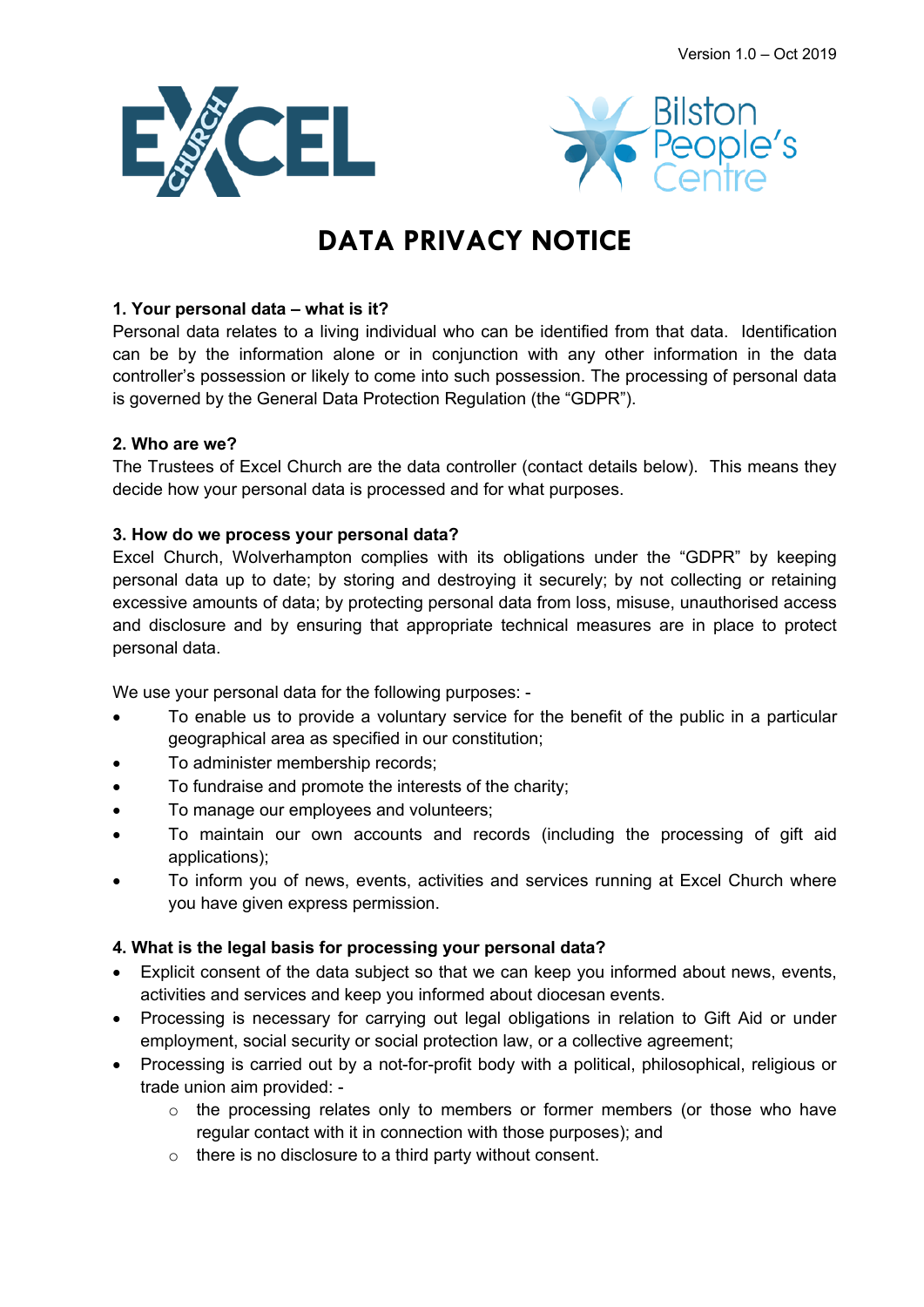#### **5. Sharing your personal data**

Your personal data will be treated as strictly confidential and will only be shared with other members of the church in order to carry out a service to other church members or for purposes connected with the church. We will not share your data with any third party unless we have first received permission from you.

#### **6. How long do we keep your personal data<sup>1</sup> ?**

We keep data in accordance with our church policy.

Specifically, we retain gift aid declarations and associated paperwork for up to 6 years after the calendar year to which they relate; and marriage registers permanently.

## **7. Your rights and your personal data**

Unless subject to an exemption under the GDPR, you have the following rights with respect to your personal data: -

- The right to request a copy of your personal data which trustees of Excel Church, Wolverhampton holds about you;
- The right to request that Excel Church corrects any personal data if it is found to be inaccurate or out of date;
- The right to request your personal data is erased where it is no longer necessary for Excel Church to retain such data;
- The right to withdraw your consent to the processing at any time
- The right to request that the data controller provide the data subject with his/her personal data and where possible, to transmit that data directly to another data controller, (known as the right to data portability), (where applicable) [*Only applies where the processing is based on consent or is necessary for the performance of a contract with the data subject and in either case the data controller processes the data by automated means*].
- The right, where there is a dispute in relation to the accuracy or processing of your personal data, to request a restriction is placed on further processing;
- The right to object to the processing of personal data, (where applicable) [*Only applies where processing is based on legitimate interests (or the performance of a task in the public interest/exercise of official authority); direct marketing and processing for the purposes of scientific/historical research and statistics*]
- The right to lodge a complaint with the Information Commissioners Office.

#### **8. Further processing**

If we wish to use your personal data for a new purpose, not covered by this Data Protection Notice, then we will provide you with a new notice explaining this new use prior to commencing the processing and setting out the relevant purposes and processing conditions. Where and whenever necessary, we will seek your prior consent to the new processing.

# **9. Contact Details**

To exercise all relevant rights, queries or complaints please in the first instance contact the Trustees at Excel Church, Wolverhampton Street, Bilston, WV14 0LT